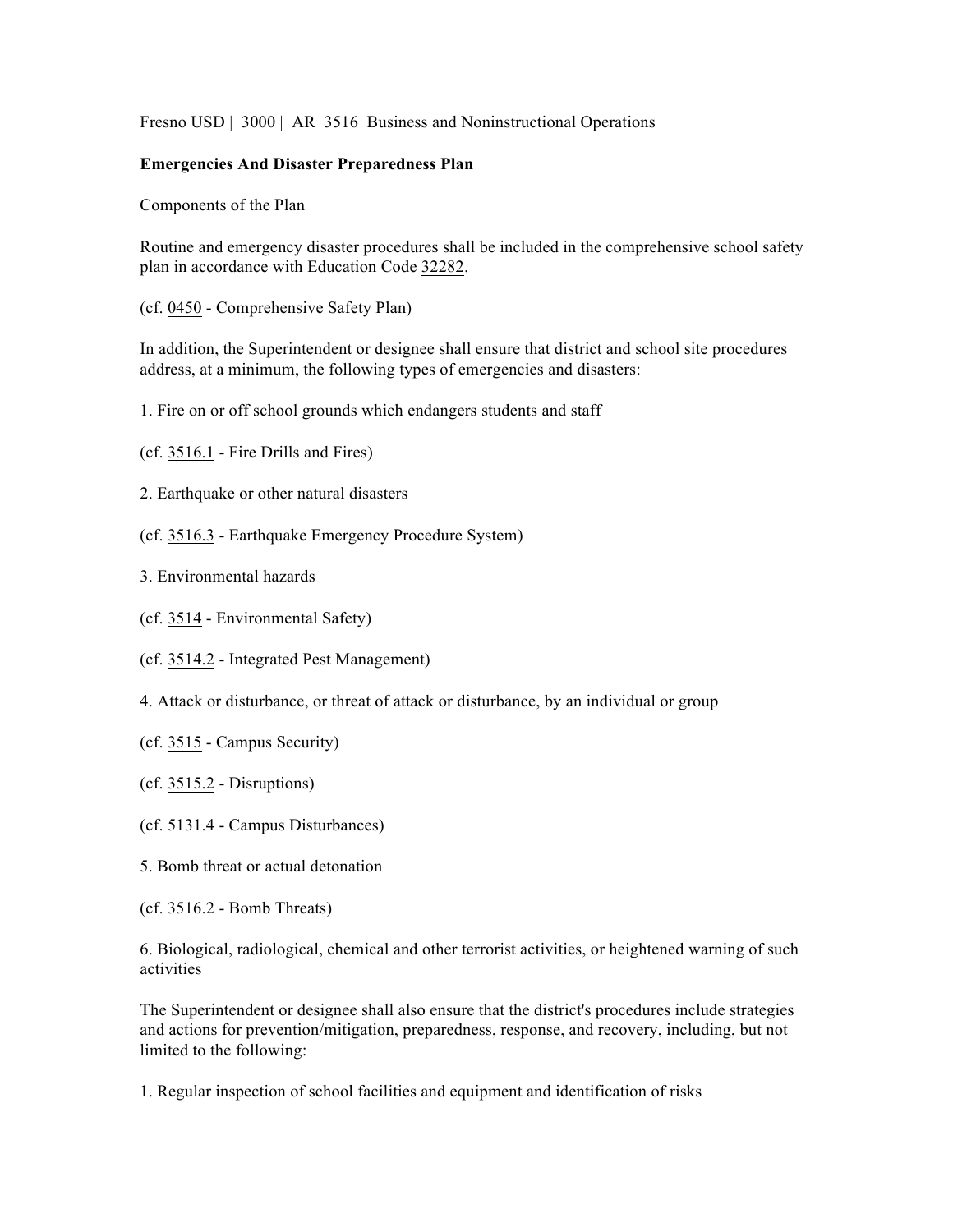(cf. 3530 - Risk Management/Insurance)

2. Instruction and practice for students and employees regarding emergency plans

3. The roles and responsibilities of staff during a disaster or other emergency

4. Personal safety and security, including the supervision, evacuation, and release of students, the administration of first aid, and the closure of the school if necessary

(cf. 3516.5 - Emergency Schedules)

5. Communications among staff, parents/guardians, the Governing Board, other governmental agencies, and the media during an emergency

(cf. 1112 - Media Relations)

6. Cooperation with other agencies, including guidelines for law enforcement involvement and intervention

(cf. 1400 - Relations between Other Governmental Agencies and the Schools)

7. Steps to be taken following the disaster or emergency, including inspection of school facilities and provision of mental health services for students and staff as needed

(cf. 6164.2 - Guidance/Counseling Staff)

The Superintendent or designee shall use state-approved Standardized Emergency Management System (SEMS) guidelines when updating district and site-level emergency and disaster preparedness plans.

The Superintendent or designee may provide a plan which allows bus seating capacity limits to be exceeded when a disaster or hazard requires students to be moved immediately to ensure their safety. (Education Code 39834)

(cf. 3543 - Transportation Safety and Emergencies)

School Response to an Emergency

The principal or designee shall assume overall control and supervision of activities at the school site during an emergency. He/she may use his/her discretion in emergency situations which do not permit execution of prearranged plans.

Students may be released to the custody of a parent/guardian or other adult in accordance with Board policy and administrative regulation. When reference to the emergency card is impossible, individual students shall be released to parents/guardians, persons authorized by the parents/guardians, or authorized persons representing public agencies that may take responsibility, when necessary, for the safety of the student. All such persons shall present identification before a student is released to their custody.